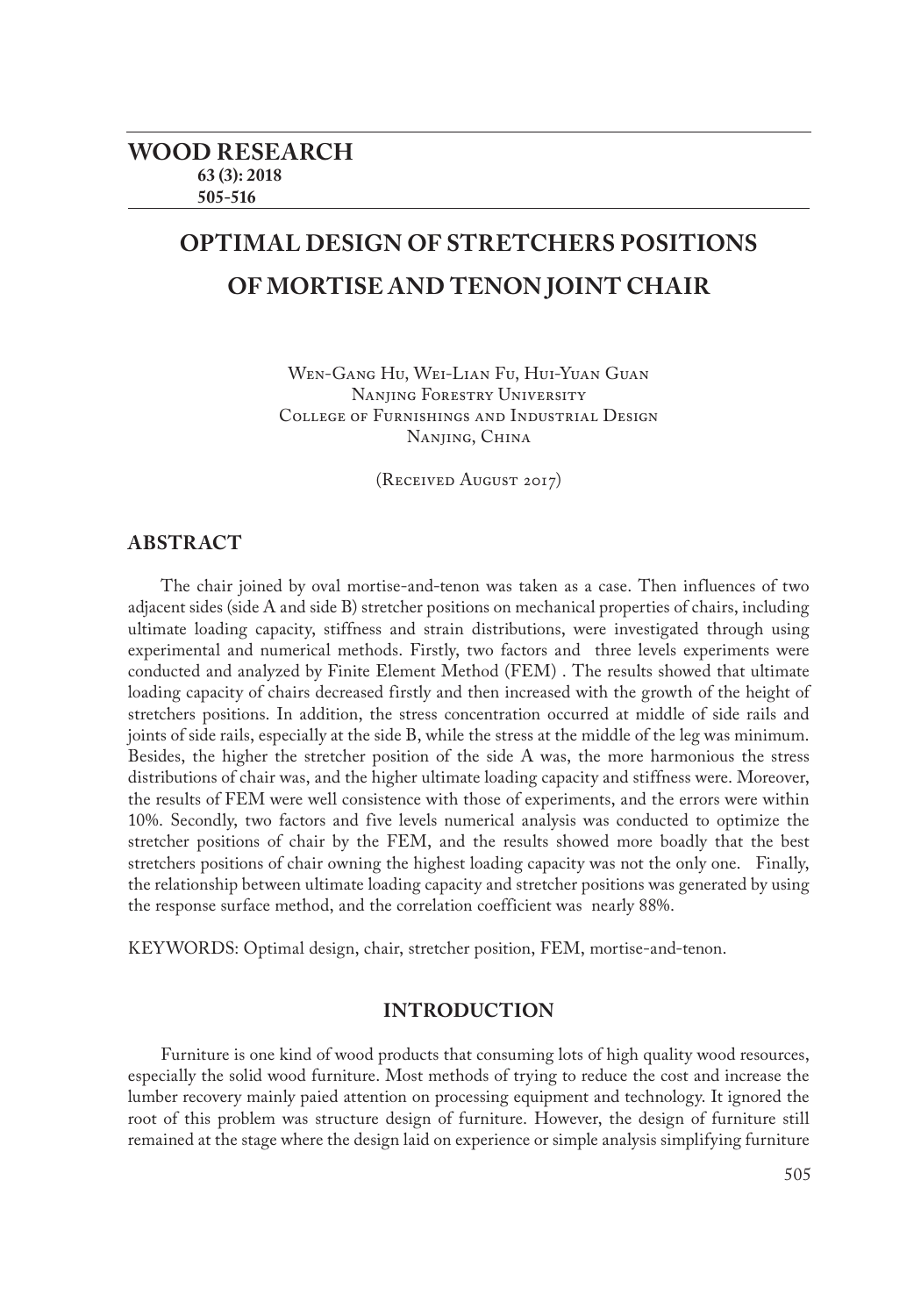as two-demension structure, but it was not able to reflect the real state of three-demensional structure, especially the solid wood mortise-and- tenon furniture.

Recently, most studies on mechanical properties of mortise-and-enon joint furniture mainly concentrated on factors influencing the strength of joint, including shaps of joint (Tankut et al. 2005), fit of joint (Dzincic and Skakic 2012), size of tenon (Kasal et al. 2016a), tree species and glue (Smardzewski et al. 2002; 2008, Ratnasingam 2013). Besides, T-shaped and L-shaped specimens were used to conduct experiments to get the best parameters (Derikvand and Smardzewski 2013, Kasal et al. 2015) which was used to instruct the optimal design of the mortise-and-tenon joint furniture. Admittedly, although the strength of component was enough to carry the load that furniture beared, it was the jont that determined the strength of the whole structure of furniture. In other words, the mechanical properties of mortise-and-tenon joint furniture depended on the strength of joint not components (Eckelman 1971, Smardzewski and Lewandowski 2014, Hu et al. 2017). However, sometimes it is not that the stronger the joint is, the more reasonable the furniture structure is. The positions of stretchers also play an important role. Unfortunately, few studies on mechanical properties of the entire furniture were conducted. Kasal et al. (2016 b) investigated the relationship between the individual joint strength and chair strength, and the equation between the front to back loading capacity of chair and the moment capacities of T-shaped and L shaped joints were derived in two-dimensional structure. Besides, Aydin and Ergün (2016) studied the chair frames with various stretcher positions by FEM in two-dimensional structure. The results showed that frames without stretchers yield more deformation, and use of stretcher reduced the stresses and deformations in the frames. In addition, the FEM provided comparable deformation values to the real behavior.

There is no doubt that the joint is the weakest part of the mortise-and-tenon joint furniture, but it is not necessary to pursue the highest strength and ignored the entire structure of furniture, which leads to increase the volume of wood and cost. Thus, the aim of this paper is to investigate the influences of stretchers positions on mechanical properties of mortise-and-tenon joint furniture taking chairs in three-dimensional structure joined by oval tenon as a case. The ultimate loading capacity, stiffness and the strain distributions of chairs were determined and the influences of stretchers positions on the entire strength of chairs were analyzed by conducting the experiments. Subsequently, the equation between the ultimate loading capacity of chairs and stretcher positions was derived by the response surface method. Besides, the stress distributions of chairs were analyzed by FEM, and the results of FEM were compared with those of experiment. Finally, the stretcher positions was optimized based on FEM and response surface method.

# **MATERIAL AND METHODS**

#### **Test materials**

All specimens were made with beech (*Fagus orientalis* Lipsky), bought from local commercial supplier (Nanjing, China). The average density was  $0.712$   $\rm gcm^{-3}$ , and the moisture content of beech was conditioned to and held at 12.03% before and during the experiment. The mortise-andtenon joint was glued with polyvinyl acetate (PVAc) which was produced by Pattex in China, and the solid content was 52%. The amount of applied glue was controlled by the gravimetric method and it was determined that it was  $182\pm25$   $\rm{g\,m^2}$ . In addition, the temperature was controlled in 22°C, and the relative humidity was 48% during the entire process of experiment. All specimens were processed by WPC Computer Numerical Control (CNC) machine with accuracy of 0.01 mm (YUANLI, China), and a 100 KN universal testing machine AG-IC (SHIMADZU, Japan) was applied to carry out the experiment with a fixture designed by authors shown in Fig. 1.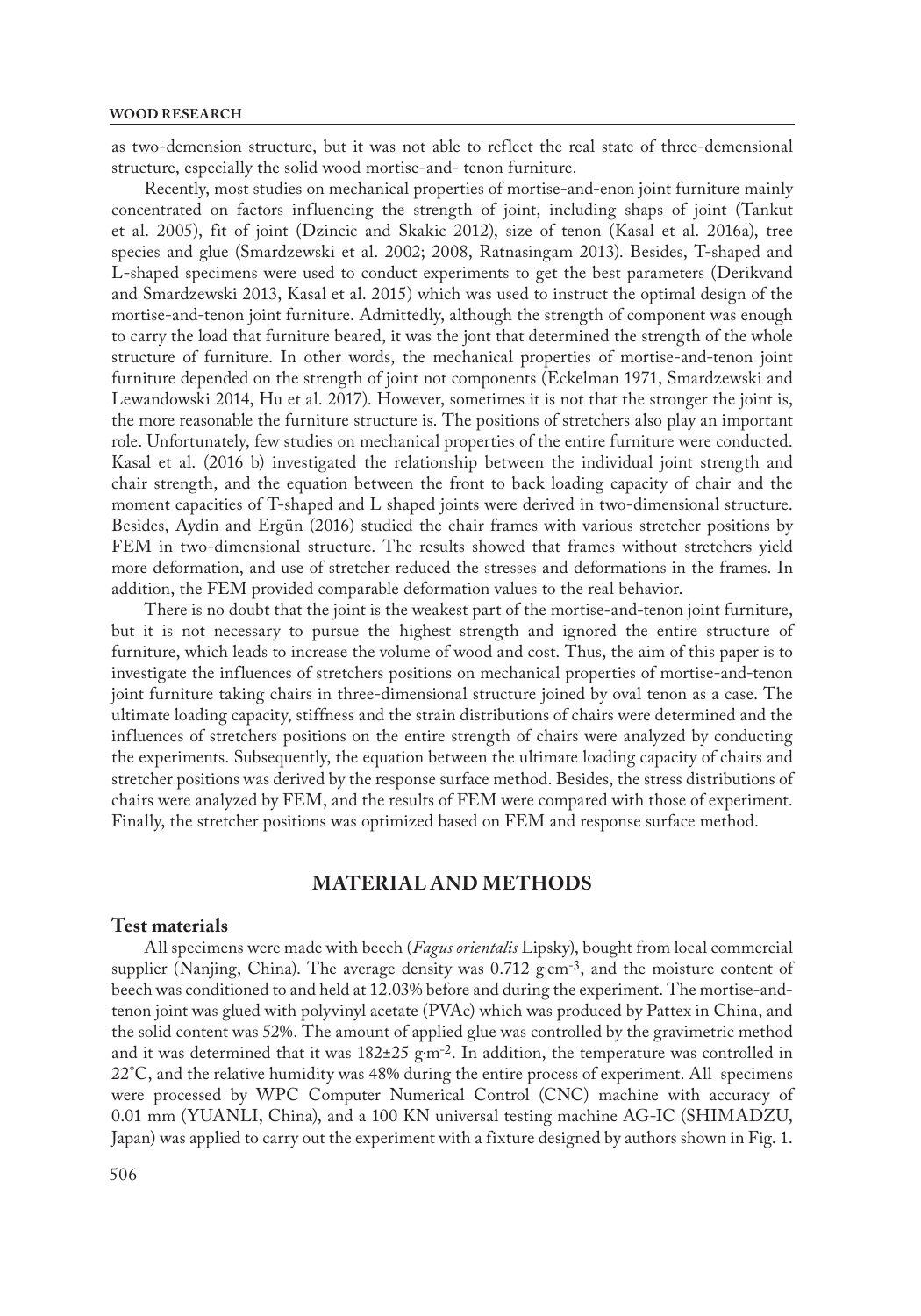

*Fig. 1: The diagram of fixture.*

It was made up of two steel planes of jig with four removable foot supports which were able to adjust to the size of chairs. Besides, static data acquisition instrument TDS-530 (TML, Japan) was applied to determine the strains distributions of the chair with strain gauges BFH120- 3AA0D100.

#### **Description of specimens**

In general, the stretchers at two adjacent sides of chairs are staggered with each other to avoid the tenon conflict. This can increase the length of the tenon and get higher strength, when the cross section of leg is limited for solid wood mortise-and-tenon joint furniture design. Fig. 2 is the outline dimensions of chair used in experiments but the stretcher positions varied. Besides, the detail dimensions of mortise and tenon are shown in Fig. 3, the cross section of leg is shown in Fig. 3a, Fig. 3b is the size of mortise, and Fig. 3c is the length and width of tenon of stretcher and side rail, as well as the cross section of stretcher and side rail were shown in Fig. 3d and Fig. 3e respectively. In addition, the units of dimensions in figures are all millimeter (mm) without special emphasis. All specimens were stored for a week before conducting experiment.



*Fig. 2: The outline dimensions of Fig. 3: The dimensions of mortise and tenon. chair.*

### **Test methods**

The stretcher positions of two adjacent sides are shown in Fig. 4, and the sides parallel to the wide direction of the leg and parallel to thick direction of legas were named as Side A and Side B respectively. Besides, the heights of stretcher A varied from 70 mm, 120 mm and 170 mm in Side A, and heights of stretcher B were 50 mm, 100 mm and 150 mm in Side B, which were named as A1, A2, A3 and B1, B2, B3 respectively. Thus, totally nine kinds of chairs were tested, and five times were repeated for each in 5000 N, 8000 N, 10000 N and 12000 N loading levels respectively. Then the stiffness of chairs were calculated by Eq. 1.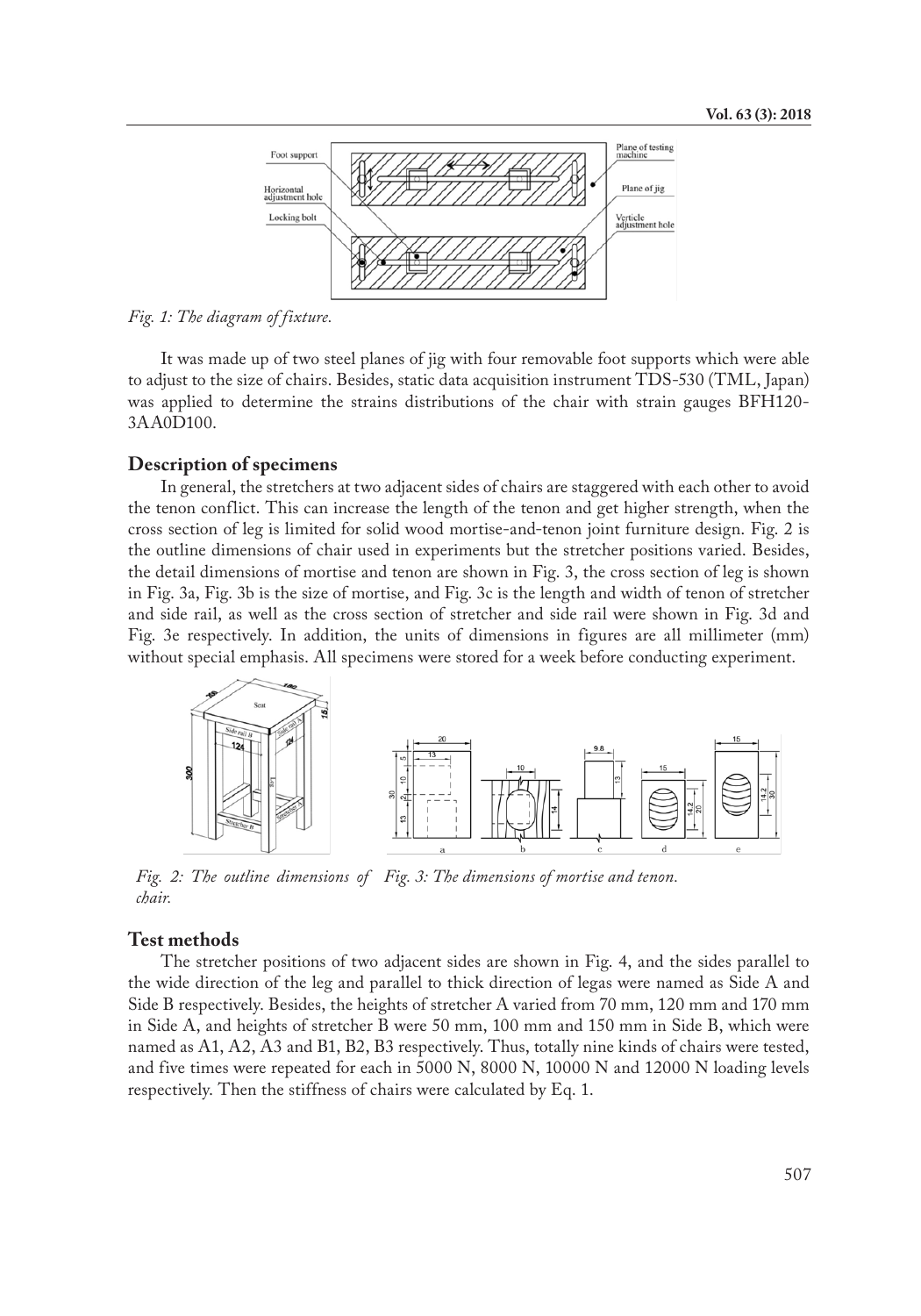

*Fig. 4: The varied principle of stretcher .*

$$
K = F / U \tag{1}
$$

where:  $K$  - entire stiffness of chair ( $N$ ·mm<sup>-1</sup>),

F - loading level (N),

U - displacement of center of seat (mm).

In addition, the strain distributions of chairs under four different loading levels were measured by static data acquisition instrument with quarter-bridge and three-line method. Since the chair used in the experiment is symmetric structure, so only one quarter of chair is pasted strain gauges, and the positions are at the middle of legs, stretchers and side rails, which is shown in Fig. 5a. Besides, positions 10 mm right below the stretcher joints and side rail joints are also pasted like Fig. 5b. Each position is pasted two perpendicular strain gauges, which are used to measure the horizontal strain and vertical strain respectively. The strain gauges with odd numbers are used to test the horizontal strain, while the even numbers are to measure the vertical strain. Fig. 5c is the experimental testing condition.



*Fig. 5: The positions pasted strain gauges.*

#### **Method of establishing the FEM**

Abaqus 6.14-1 was used to establish the FEM. The geometric size of the FEM was the same with the real dimensions of chair, and the mechanical properties of beech are shown in Tab. 1, which were measured by authors at the initial stage of this study (Hu and Guan 2017a), including the elastic constants, yield strength of beech, and strength of bonding interface in normal direction and two shear directions.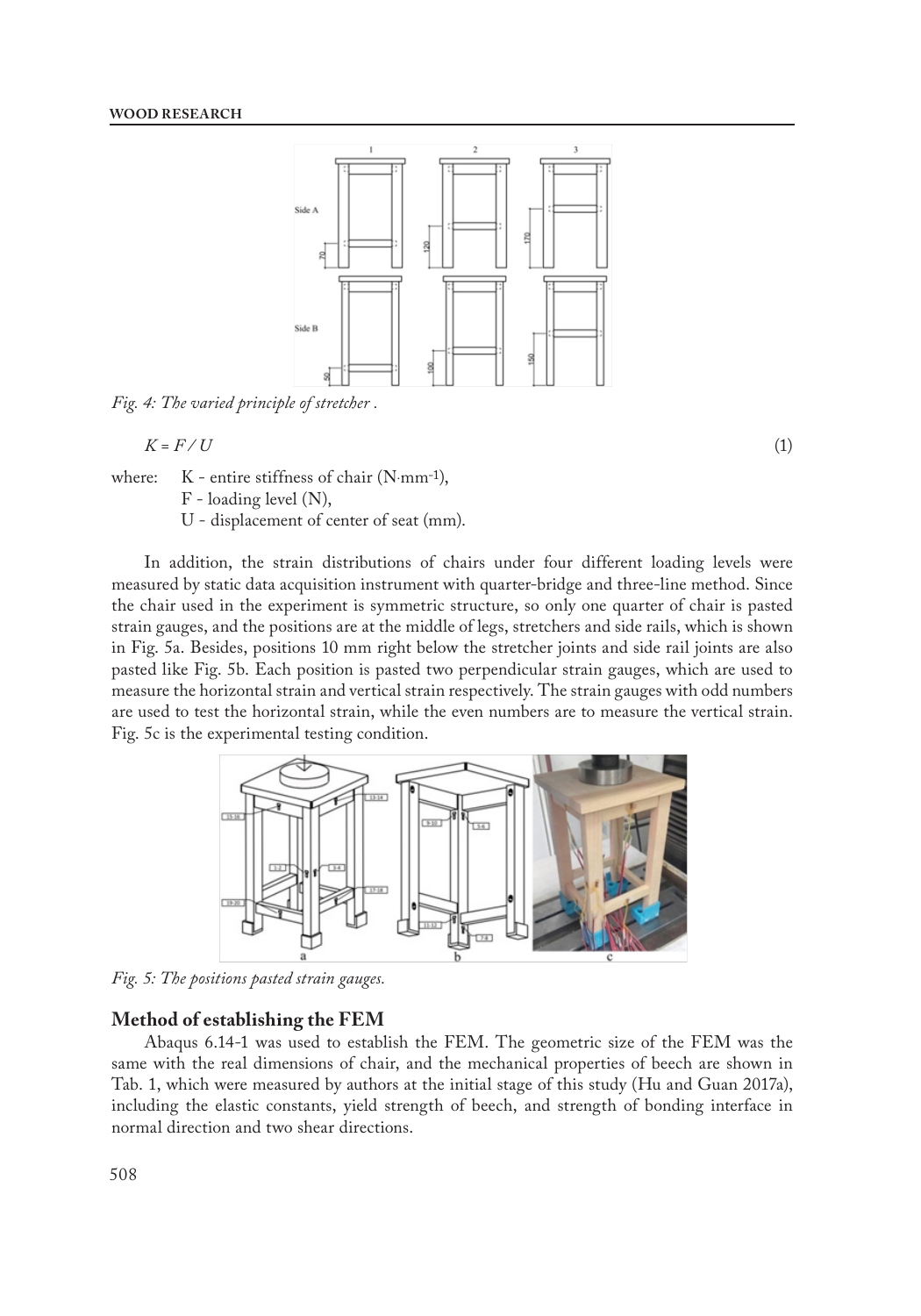| Mechanical     | <b>Modulus of elasticity</b> |       |       | Poisson ratio (dimensionless) |          |          |          |          |                               | <b>Tangential modulus</b> |          |          |
|----------------|------------------------------|-------|-------|-------------------------------|----------|----------|----------|----------|-------------------------------|---------------------------|----------|----------|
| properties of  | $E_I$                        | $E_R$ | $E_T$ | $V_{I.R}$                     | $V_{LT}$ | $V_{RT}$ | $V_{TR}$ | $V_{TL}$ | $V^{\vphantom{\dagger}}_{RL}$ | $G_{I,R}$                 | $G_{LT}$ | $G_{RT}$ |
| wood (MPa)     | 12205                        | 1858  | 774   | 0.502                         | 0.705    | 0.526    | 0.373    | 0.038    | 0.078                         | 899                       | 595      | 195      |
| Yield strength | Longitudinal                 |       |       | Radial                        |          |          |          |          |                               | Tangential                |          |          |
| (MPa)          | 42.51                        |       |       | 9.83                          |          |          |          |          |                               | 4.49                      |          |          |
| Interface      | Normal                       |       |       | Shear I                       |          |          |          |          |                               | Shear I                   |          |          |
| strength (MPa) | 1.63                         |       |       | 3.78                          |          |          |          |          |                               | 3.48                      |          |          |

*Tab. 1: Mechanical properties of materials used in joints.*

 $E_L$ ,  $E_R$ ,  $E_T$ : Modulus of elasticity in grain, radial, and tangential directions, respectively;

 $V_{LR}$ ,  $V_{RT}$ ,  $V_{LT}$ : Poisson ratio on grain-radial, radial-tangential, and grain-tangential planes, respectively;

G<sub>XY</sub>, G<sub>YZ</sub>, G<sub>XZ</sub>: Kirchhoff modulus on grain-radial, radial-tangential, and grain-tangential planes, respectively. Shear I: The shear direction was parallel to the length of tenon. Shear I: The shear direction was vertical to the length of tenon.

Fig. 6 is the FEM of chair. The hexahedral shape element C3D8I was used to generate the mesh for beech, and the bonding interface was regarded as a new layer meshed with COH3D element.



*Fig. 6: The finite element model of chair.*

Besides, foot supports and load head were meshed with discrete rigid element which was not deformable under loading condition. In addition, for curved surfaces of mortise and tenon, surface-to-surface contact was modeled, and the tangential behavior was friction with friction coefficient 0.54 (Hu and Guan 2017b, 2017c). By contrast, the flat surfaces of mortise-andtenon joints were bonded by bonding interface (cohesive element). Then, the 3 mm displacement load and constraints were imposed on the FEM according to the experimental state of chairs. After analyzing, the stress distributions of the chair and the reaction force of loading head can be outputted, which can be used to compare with the experimental load values with the loading head at 3 mm displacement.

# **RESULTS AND DISCUSSION**

### **Ultimate loading capacity and stiffness of chairs**

Fig. 7 presents the relationship between the ultimate loading capacity and the height of stretcher A and stretcher B.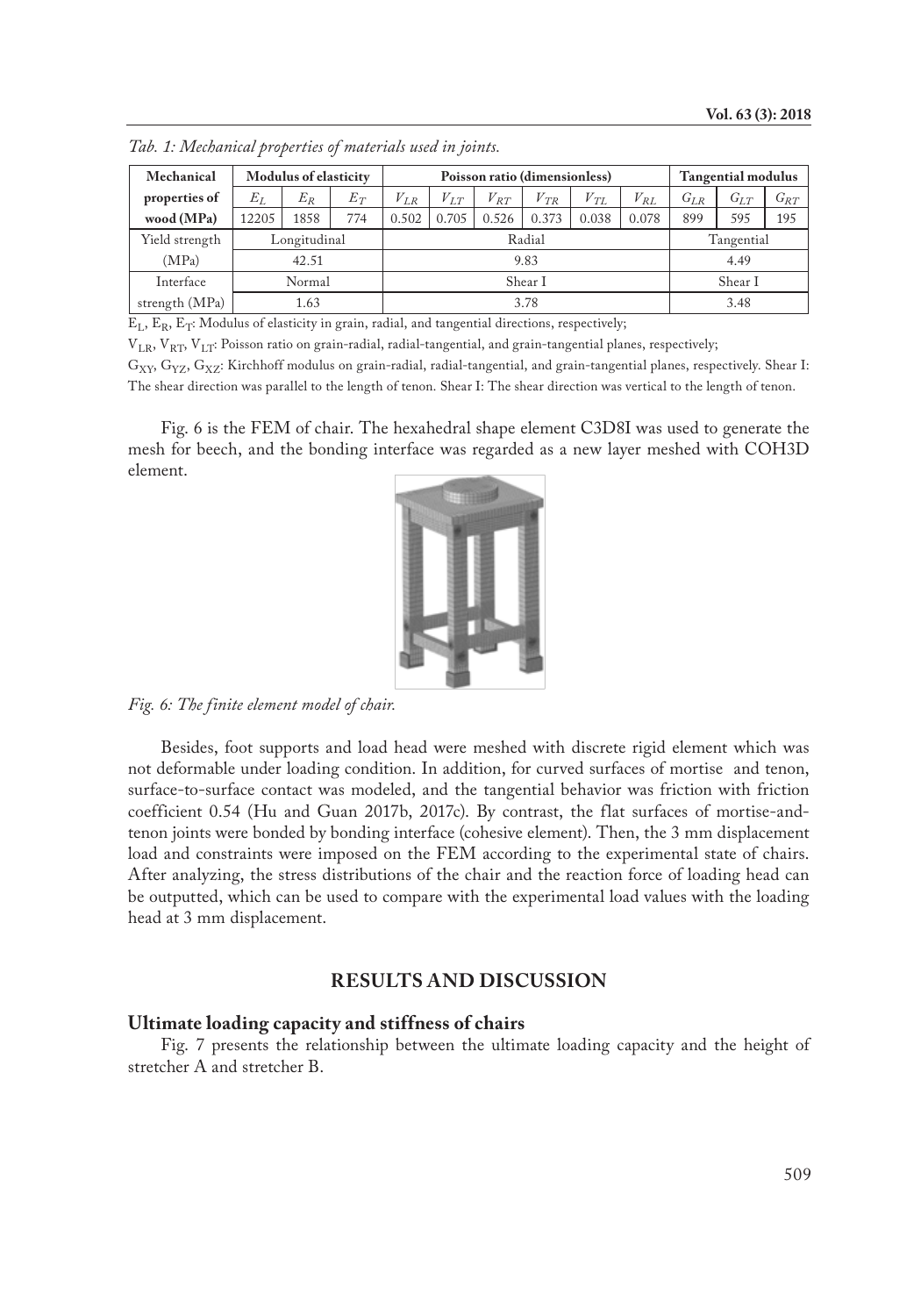

*Fig. 7: Relationship between ultimate loading capacity and positions of stretcher A and B.*

It indicated that the ultimate loading capacity of chair was decreased at the initial stage and increased at later stage with the growth of stretcher positions. The ultimate loading capacities were higher than others, when the position of stretcher A was at A3, wherever the positions of stretcher B were. However, the ultimate loading capacity was the minimum when the stretcher positions of both sides were at the middle of the leg. The equation between ultimate loading capacity and positions of stretcher A and stretcher B was figured out by the response surface method shown in Eq. 2, and the correlation coefficient was nearly 80%, which can satisfy the engineering request.

$$
F = 23.26 - 0.77b - 12.20a - 0.01ab + 0.04b^2 + 0.06a^2 \qquad R^2 = 0.7924
$$
 (2)

where:  $F$  - ultimate loading capacity  $(N)$ ,

- *a* height of stretcher A (mm),
- *b* height of stretcher B (mm).

Fig. 8 shows the typical failure modes of nine kinds of chairs, which indicats that all chairs were damaged at the side rail B resulted from the fracture of the joint. It suggested that the joint of side rail B and leg was the weakest part of the chairs.





*Fig. 8: The failure modes of chairs. Fig. 9: The stiffness of chair.*

The study on the stiffness of chairs under 12000 N loading level was investigated, which is presented in Fig. 9. The stiffness of the chairs are relativity higher than others when the position of stretcher A is at A3 and stretcher B is a certain constant. When the position of stretchers is A2-B2 (middle of the leg), the stiffness is the minimum. It indicats that the position of the stretcher A plays an significant role in the entire stiffness of chair, which had the same trendency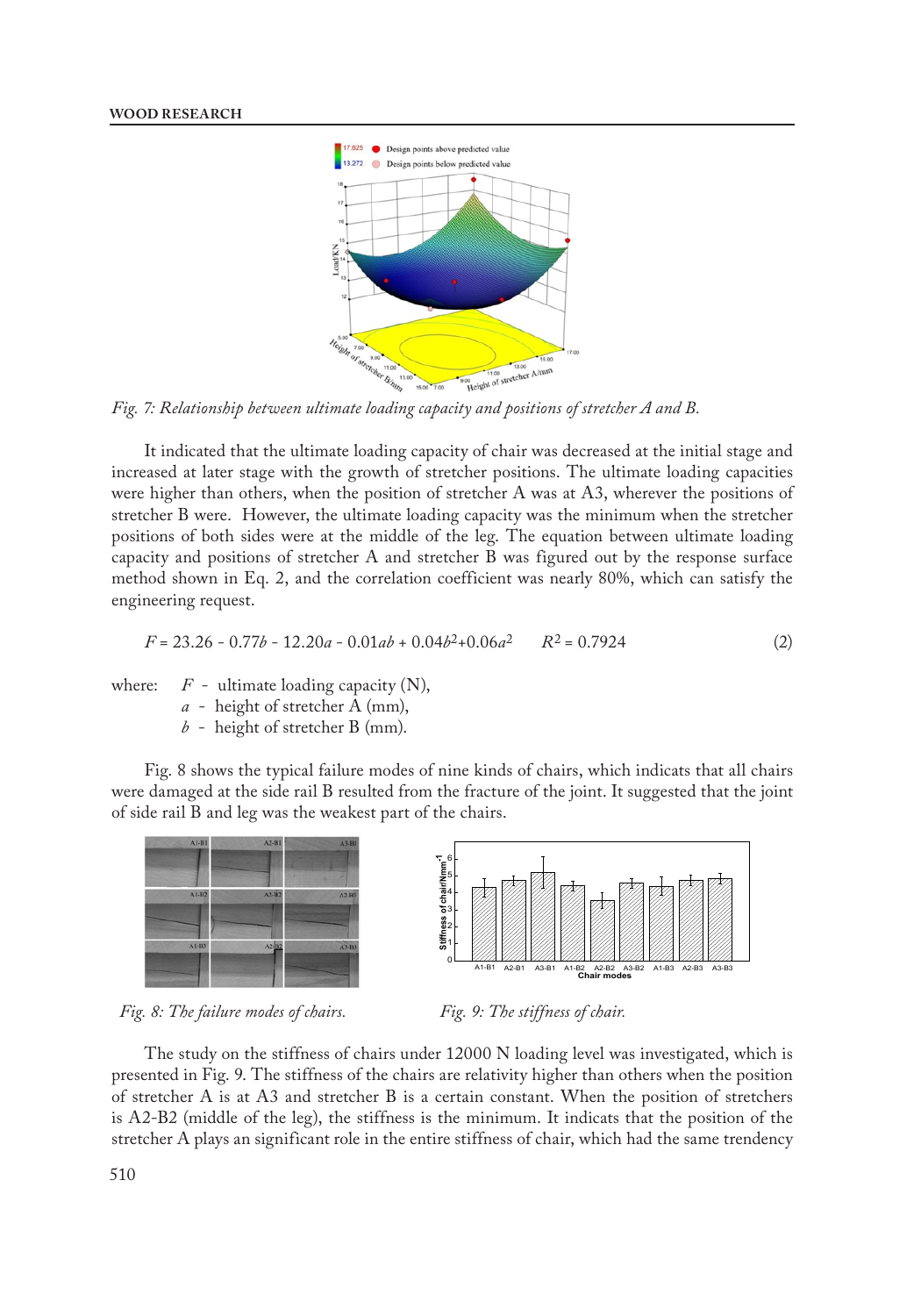with the former study (Aydin and Ergün 2016). While the impact of stretcher B on stiffness of chair was not significant. Compared with the former studies (Hajdarević et al. 2015), the chair fram was regarded as two-dimensional structure, which was not able to reflect the real structure of chair.

## **Strain distributions of chairs**

Fig. 10 shows the strain distributions of nine chair modes under different loading levels, and the positive values represent the tensile strains, while the negative values are compressing strains. On the whole, the strain magnitude of chairs increase with the growth of the loading levels. Besides, strain distributions are more harmonious than other chair modes, when the position of stretcher A is at A3, which suggests that the stretcher position is more reasonable than others. The reason is that with the increasing of position of stretcher A, it shares more load instead of side rail A, and then transferred to the entire frame to make chairs more stable. Together with ultimate loading capacity and stiffness of chairs, the position of stretcher A influences the mechanical properties of chairs significantly. In addition, former studies (Derikvand and Ebrahimi 2014, Aydin and Ergün 2016) investigated the strain distributions of 2D-dimensional chair frames by FEM.



*Fig. 10: Strain distribution of chairs.*

Furthermore, the strains of every point pasted the strain gauges were compared, which can be found that the strains at the middle of side rail A (13-14), joint of said rail A (9-10) and that of side rail B (15-16,5-6) are higher than other points. It mean that it is easy to be stress concentration since bearing the main load transferred from the seat. Besides, the strains in joint of stretcher B (5-6) are higher than that of stretcher A (9-10). Together with the failure modes of chairs (Fig. 8), it also confirms that the joint of side rail B is the weakest part of the chair. In addition, the strains of following points 1-2, 3-4, 17-18 and 19-20 are relatively lower, which suggests that the stress at the middle of leg and stretcher are smaller than other points. Moreover, when the position of stretcher A is at A3, the strains at joint of side rail B (5-6) are lower than other chair modes, so it also indicats that the position of stretcher A influenced the strain distributions of chair significantly once again.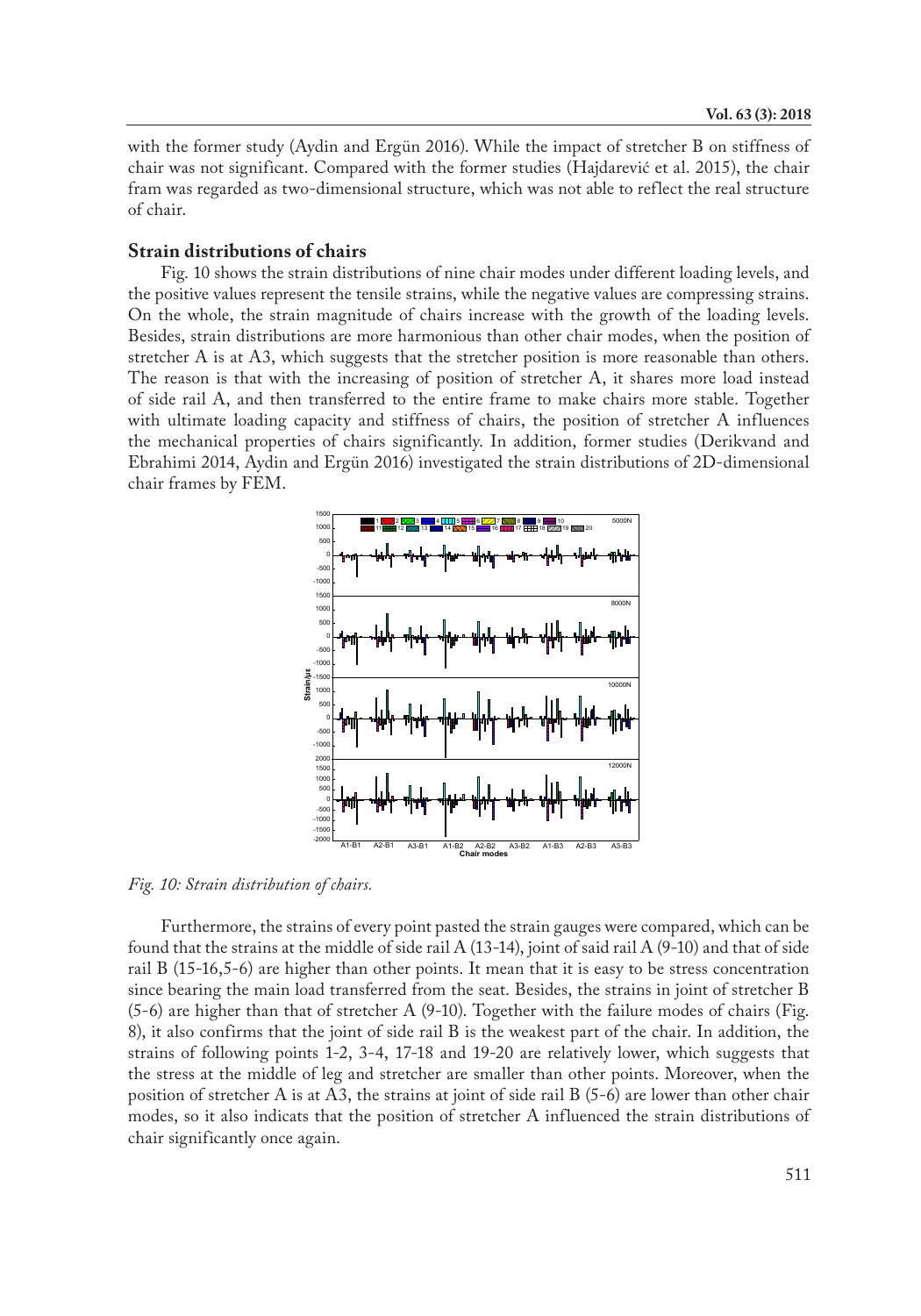## **Results of FEM**

The FEM of nine chairs were established and analyzed, and stress distributions of them were in the same trend. Taking the chair mode A1-B1 as an example, and the stress distribution of the chair in the process of loading are shown in Fig. 11. It suggests that the stress mainly concentrated on the middle and joint of side rails, as well as the foot supports, and the stress at the middle of legs and stretchers are relatively lower than other points. Besides, Fig. 12 shows the stress distributions of joint in side rail A and joint of side rail B, it is obvious that the stress concentration at joint of side rail B is more significant than that of side rail A.





*Fig. 11: Stress distributions of chair. Fig. 12: Stress distributions of joint.*

The loads outputted by test machine were compared with FEM with the displacement of loading head was 3 mm, which is shown in Fig. 13. It indicats that the results of the experiment are well consistence with those of the FEM, and the maximum load was determined when the chair mode is A3-B1. Besides, the errors between experiment and FEM of 9 chairs are all within 10%. The accuracy of FEM is higher than related studiy (Yorur et al. 2016). Based on the above analysis, it confirms that the FEM established in the article is suitable to apply to solid wood mortise and tenon furniture optimal design.



*Fig. 13: Comparison between experiment and FEM.*

#### **Optimization of the stretcher positions**

A two factors and three levels experiments were conducted and numerically analyzed by FEM with the maximum height of stretcher A and stretcher B only 170 mm and 150 mm respectively. However, the total length of leg is 270 mm (minus the width of side rail 30 mm), so a further study is necessary. Two additional levels are added to position of stretcher A and stretcher B named A4, A5 and B4, B5, and the height of them are 200 mm, 250 mm, 180 mm and 230 mm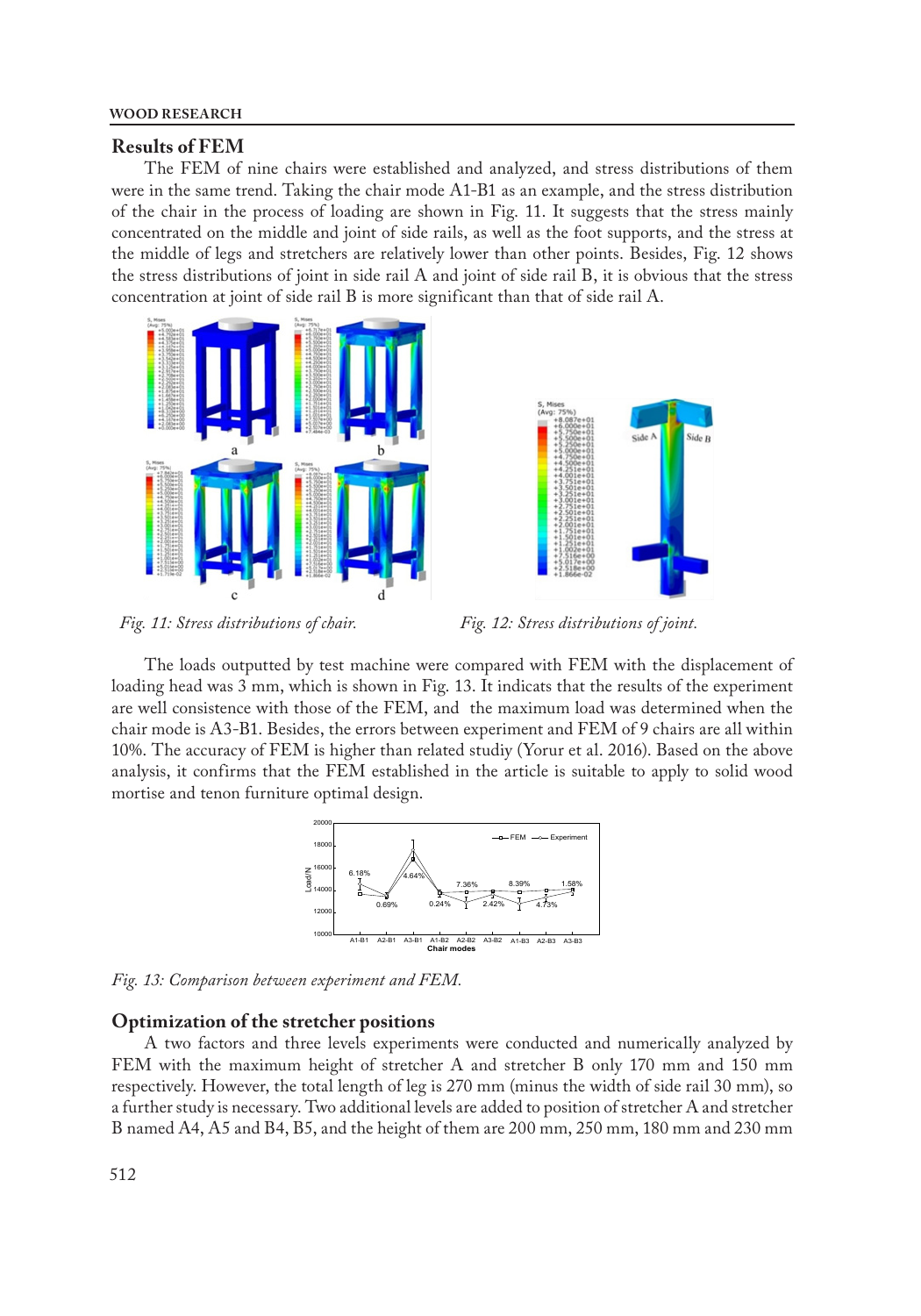respectively. Then a two factors and five levels experiment with totally 25 kinds of chairs are needed conducting. In order to save time and costs, the FEM is used to analyze the rest of tests.

Together with the above study, 25 kinds of chair modes were established based on FEM. Besides, 3 mm displacement was applied to the loading head, then the reaction forces of loading head were obtained. The results are shown in Fig. 14, which indicats that when the height of stretcher A is at A4, A5 and stretcher B is at B1, B2 and B3, as well as A3-B1, the reaction forces are bigger than other chair modes. In other words, it can be presented that the height of stretcher A was 2/3 greater than the length of leg, and that of stretcher B is 1/2 smaller than length of leg, or the stretcher A is 1/2 greater than length of leg, and the stretcher B is 1/6 smaller than length of leg.



*Fig. 14: The ultimate loading capacity of 25 kinds of chairs.*

In order to make it more general, the response surface method was used to fit the relationship between ultimate loading capacity and heights of stretcher A and stretcher B, which is shown in Fig. 15, and Eq. 3.



*Fig. 15: Relationship between loading capacity of chairs and stretcher positions.*

*F* =19524+372*a*-659*b*+0.43*ab*-4.8*a*2+8.4*b*2-4.6*e*-3*a*2*b*+3.7*e*-4*ab*2+0.026*a*3-4.4*e*-2*b*3- 1.8e-5*a*2*b*2+2.03*e*-5*a*3*b* +1.1*e*-5*ab*3-4.9*e*-5*a*4+7.7*e*-5b4 R2=0.88 (3)

where:  $F$  - ultimate loading capacity (N);

*a* - height of stretcher A (mm);

*b* - height of stretcher B (mm)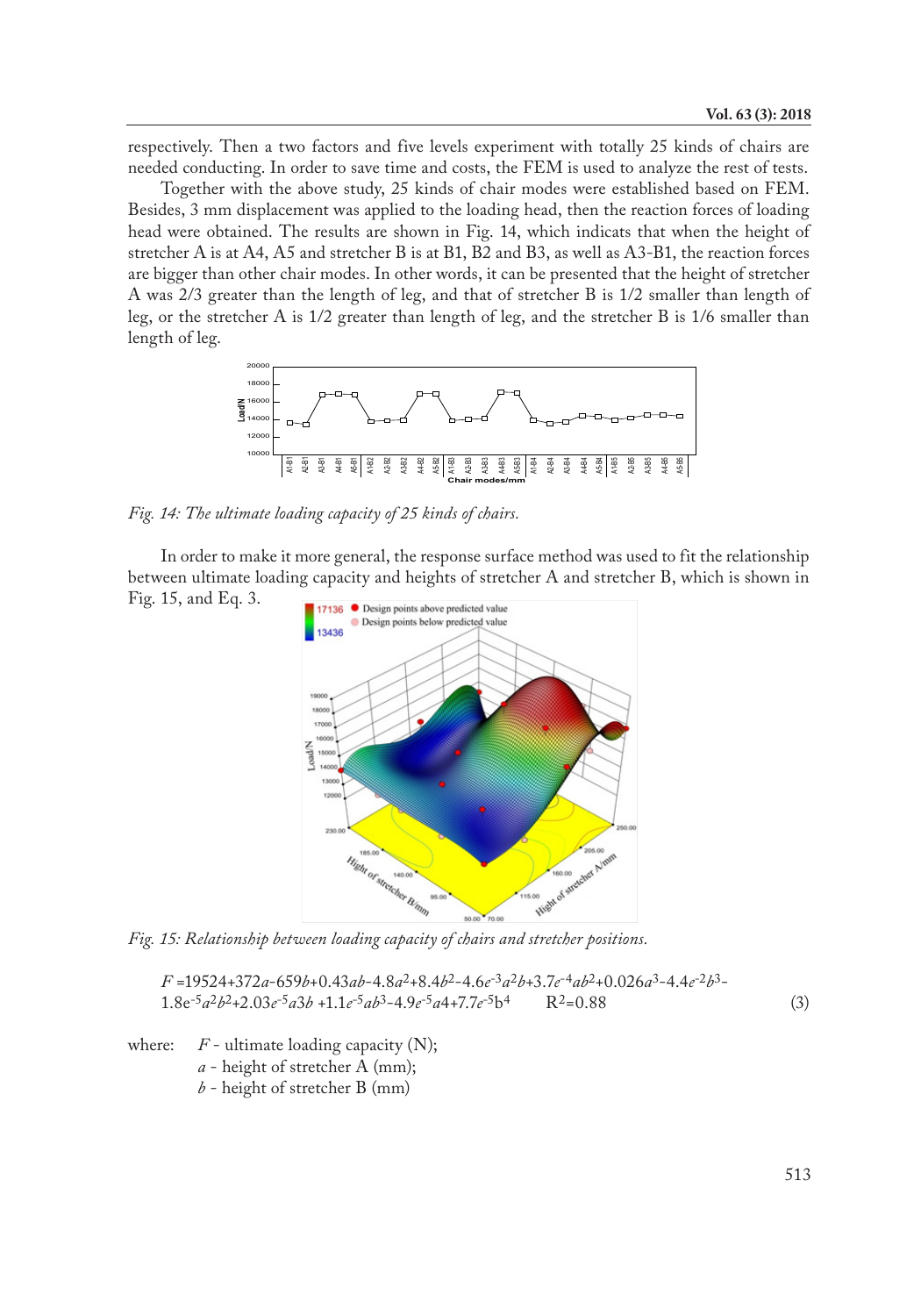## **CONCLUSIONS**

In conclusion, the influences of stretcher positions on mechanical properties of chairs were investigated by experimental and numerical methods, including ultimate loading capacity, stiffness and strain distributions of chairs. Finally, the stretcher positions were optimized based on FEM and response surface method, and the final conclusions were as followings:

1) With the growth of positions of stretcher A and stretcher B, the ultimate loading capacity showed a trend that decreased at first and then increased. Besides, ultimate loading capacity and stiffness were generally higher than others, when the position of stretcher A was at A3. However, when the position of stretchers was at A2-B2, the ultimate loading capacity and stiffness were all the minimum.

2) Through strain measuring, the strains at the middle of side rails (13-14, 15-16) and the joints of stretchers (5-6, 9-10) were higher than other parts. In addition, stress concentrated on the joint of side rail B (5-6) was more significant than others. While, the stress distributions at the middle of legs (1-2, 3-4) and middle of stretchers (17-18, 19-20) was relatively lower than other points. Besides, when the position of stretcher A was at A3, the strain distributions of chairs were more harmonious.

3) Together with ultimate loading capacity, stiffness and strain distributions of chairs, the results of FEM were well consistence with that of experiment, and the errors of 9 chair modes were all within 10%. It indicated that the FEM established in the article can be applied to optimal design of solid wood mortise-and-tenon joint furniture.

4) A general law which can be used in structure design of wood furniture and other wood products was obtained. Loading capacity was relatively higher when the height of stretcher A was 2/3 greater than length of leg, and that of stretcher B was 1/2 smaller than length of leg. Besides, the stretcher A was 1/2 greater than length of leg, and the stretcher B was 1/6 smaller than length of leg. In addition, the relationship between ultimate loading capacity and stretcher positions was generated on the bias of response surface method with correlation coefficient nearly 88%.

In conclusion, it is recommended to increase the dimension of side rails and the joints of them, and heighten the position of stretcher A in order to decrease the stress concentration and make the design more reasonable. Besides, the cost can be cut by reducing the volume of wood at middle of legs and stretchers. Furthermore, the methods studied in this article are also suitable for other wood productions and wooden constructure.

## **ACKNOWLEDGMENTS**

This study was supported by A Priority Academic Program Development of Jiangsu Higher Education Institutions (PAPD).

## **REFERENCES**

- 1. Aydin, T.Y., Ergün, G., 2016: Finite element (FE) analysis of chair frames constructed with Turkish red pine *Pinus brutia* ten.).1st International Mediterranean Science and Engineering Congress (IMSEC 2016) 26-28 October, Adana, TURKEY, Pp 2043-2049.
- 2. Dzincic, I., Skakic, D., 2012: Influence of type of fit on strength and deformation of oval tenon-mortise joint, Wood Research 57 (3): 469-477.